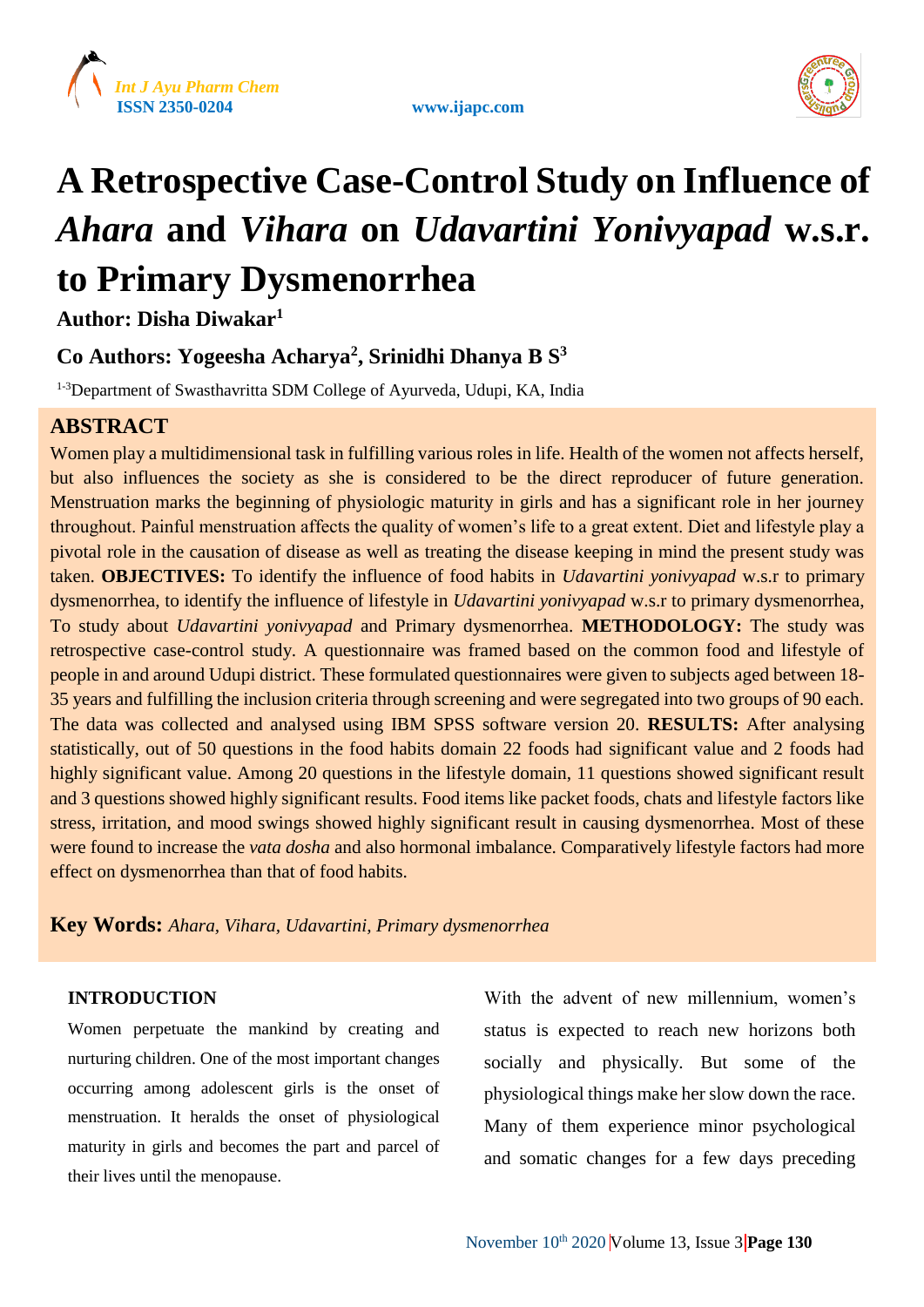

menstruation and during those days. It becomes difficult for her, when she has painful menstruation.

Dysmenorrhea is one of the most common gynaecological complaints in young women who present to physicians with complaints of pain during menstruation that interferes with daily activities.  $\frac{1}{1}$  It is usually primary in the adolescents and teenagers, and is associated with normal menstrual cycles, with no pelvic pathology.<sup>2</sup>

The prevalence of dysmenorrhea estimate varies from  $45\% - 95\%$ <sup>3</sup> In India, prevalence rate of primary dysmenorrhea was found to be 87.7% who suffer from varying degrees of discomfort.<sup>4</sup> The incidence of primary dysmenorrhea of sufficient magnitude with incapacitation is found to be  $5-15\%$ .<sup>5</sup> Among them 10% are incapacitated for 1-3 days each month.

Dysmenorrhea seems to be common reason for absenteeism from work and school as a result of pain and discomfort. It is estimated that 5%-14% are often absent owing to the severity of symptoms. Thus, Dysmenorrhea, in severe cases, is associated with a restriction of day-to-day activities and absence from school or work.<sup>6</sup>

Ayurveda has given utmost importance to women health and explained different gynecological disorders under the common heading of *Yonivyapad*. Symptoms like immediate relief of pain following discharge of menstrual blood, $<sup>7</sup>$ </sup> spasmodic pain and fatigue in *Udavartini yonivyapad* are akin with features of 'Primary Dysmenorrhea'. Treatment for dysmenorrhea aims to relieve pain or symptoms either by affecting the physiological mechanisms behind menstrual pain or by relieving symptoms, using analgesics and hormonal drugs, which will definitely have adverse effects on the body on long term use. Hence it is important to prevent the condition than to take such treatment which has got adverse effects.

The concept of lifestyles being the reason for the genesis of diseases is very old and well known ayurvedic concept. Ayurveda highlights *asatmendriya samyoga, prajnaparadha* and *parinama* as the cause for disease.<sup>8</sup> Over indulgence in eating junk foods, lack of proper exercise, sedentary occupations and indulgence in wrong kind of activities are the examples of these. This can be considered in a gist as *Mithyachara*, which comprises both *ahara* and *vihara.* The term *mithya* here refers to *anuchita* or *improper*.<sup>9</sup> "*Mithyachara*" is one of the *nidana* for *yonivyapad*<sup>10</sup>. This holds good even for *Udavartini yonivyapad*.

It is undeniable that a well-balanced diet goes hand in hand with a healthy lifestyle. Food choice makes a huge impact on how we feel today, tomorrow and what the future holds in terms of promoting and maintaining good health. The right diet and lifestyle help in fighting many conditions and illness.

Although there are plenty of explanations regarding *ahara* and *vihara* as the cause for disease, there are no much study done in this field, also there are limited studies done on the influence of faulty diet and lifestyle for the causation of primary dysmenorrhea. Hence the study has been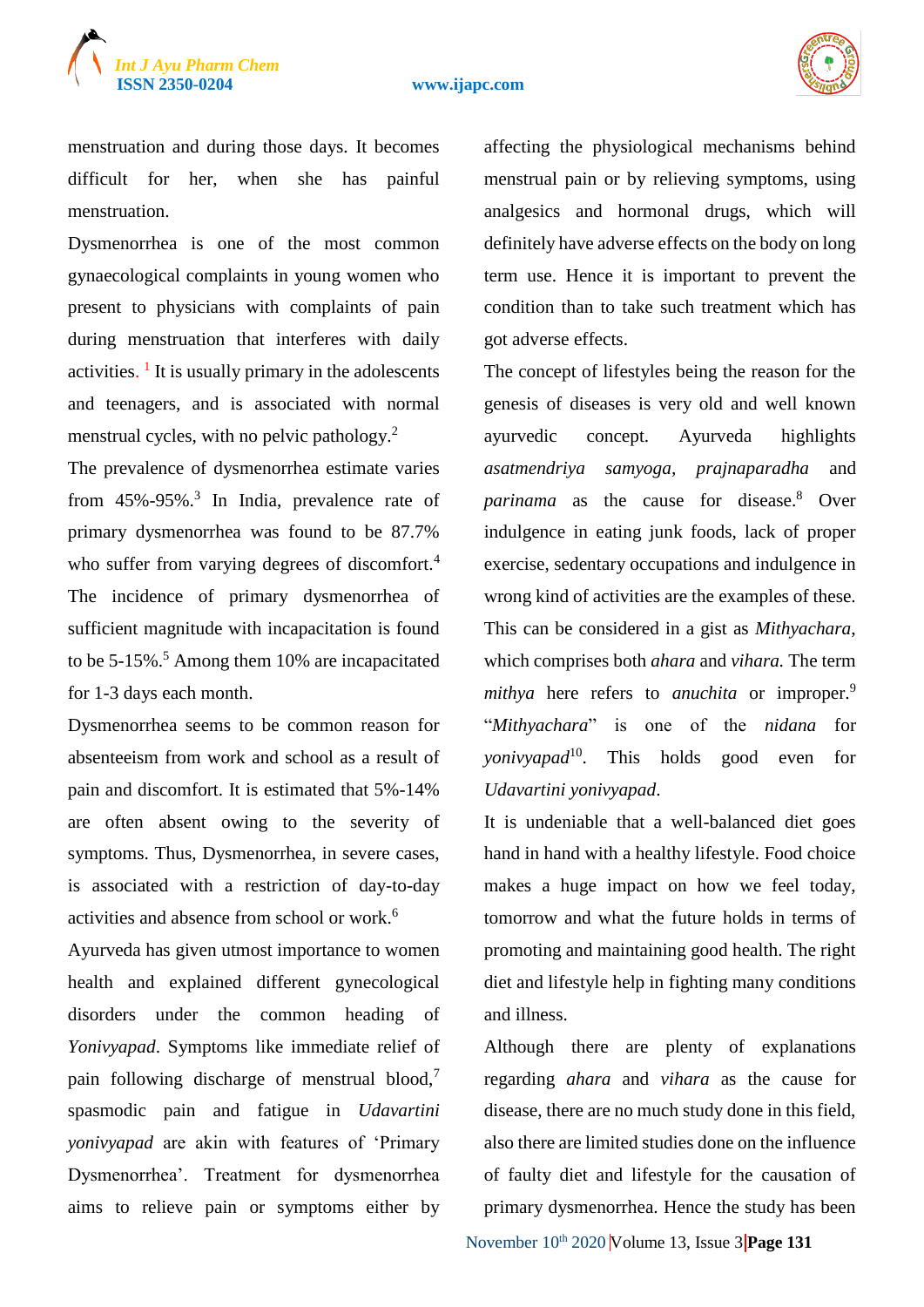



undertaken to evaluate the impact of diet and lifestyle on *Udavartini yonivyapad* w.s.r. to primary dysmenorrhea in young adults.

# **OBJECTIVES OF THE STUDY**

 To identify the influence of food habits in *Udavartini yonivyapad* w.s.r to primary dysmenorrhea.

 To identify the influence of lifestyle in *Udavartini yonivyapad* w.s.r to primary dysmenorrhea.

 To study about *Udavartini yonivyapad* and primary dysmenorrhea

# **MATERIALS AND METHODS**

#### SOURCE OF DATA:

#### *Literary source:*

For the present study the primary source of literature was collected from Ayurvedic text books, contemporary text books, various journals, previous studies conducted on similar subjects in different universities, and from the websites about the study.

#### *Sample source:*

Subjects fulfilling the inclusion criteria, visiting the OPD and IPD of SDM College of Ayurveda and Hospital, Udupi and subjects from different colleges in and around Udupi district.

#### STUDY DESIGN:

Retrospective case – control study was adopted to find the relation between diet, lifestyle and primary dysmenorrhea.

This study gives an insight of past events, as in diet and lifestyle and other risk factors in primary dysmenorrhea.

DURATION OF THE STUDY:

2 years.

METHOD OF COLLECTION OF DATA:

The study was done in two steps-

1. Formulation of the questionnaire:

The questionnaire had two main domains, one for *ahara* (diet) and other for *vihara* (lifestyle). For the first one, a list of food preparations, food articles commonly consumed by folks in and around Udupi, and which were considered to be risk factors- were made into questionnaire in the form of YES or NO format and frequency format questions as in seven-point Likert scale. The latter domain had questions on various common lifestyles recorded in the same format as above. The initial set of questions was on the personal history, menstrual history (five-point Likert scale), and relieving factors, followed by questions about food habits and lifestyle. The measurement was based on nominal scale for initial personal history and ordinal scale for rest of the part. Questionnaire was prepared on the basis of commonly used food and lifestyle habits in this area, seeing the risk factors, and on the basis of some of the previous studies conducted.

2. Observational study:

These formulated questionnaires were given to subjects fulfilling the inclusion and exclusion criteria through screening and the accepted subjects were segregated into two groups. Screening proforma was made based on the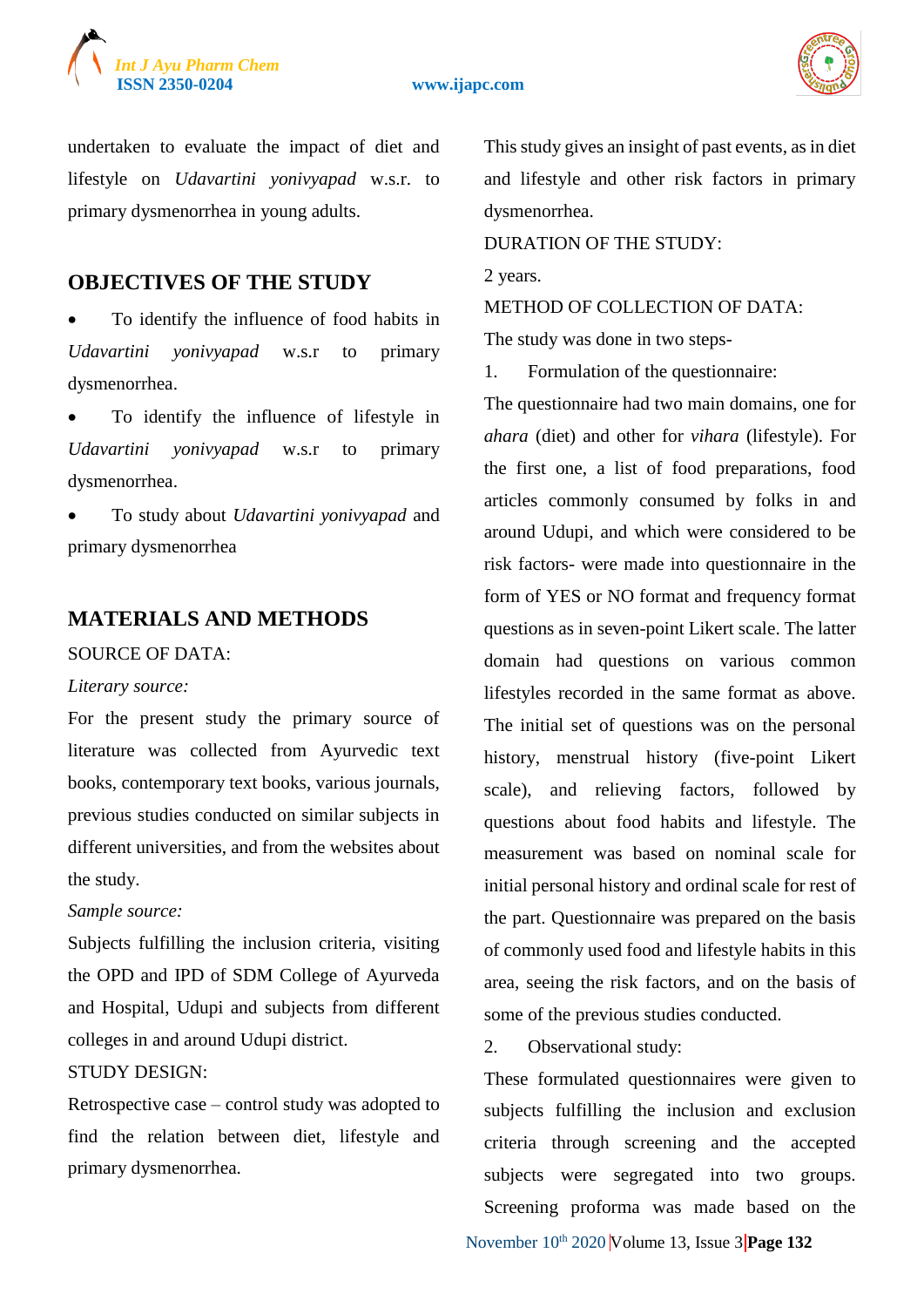



menstrual history. It had questions on menstrual cycle, menstrual pain, effects on day- to- day activity, and about other gynaecological complaints and systemic illness in nominal and ordinal form.

If the subjects had regular menstrual cycle, experienced pain that affected their day to day activity, and aged between 18-35 years were included under case group.

If the subjects had regular cycle, with no pain, not affecting their day- to- day activities and aged between 18-35 years were included under control group.

And the subjects who did not have regular cycles, who had complaints of other gynaecological disease and other systemic illness were rejected for the study. Subjects included patients attending the IPD and OPD of SDMCAH Udupi, students of different classes of SDMCA Udupi and also students, teachers and doctors from different institutions of Udupi district

#### DIAGNOSTIC CRITERIA:

Diagnostic criteria for Primary dysmenorrhea **–**

# **ICD 10 (code N.94.4)**

 The pain begins a few hours before or just with the onset of menstruation.

• The severity of pain usually lasts for few hours, may extend to 24 hours but seldom persists beyond 48 hours.

• Pain is spasmodic and confined to lower abdomen; may radiate to the back and medial aspect of thighs.

Systemic discomforts like nausea, vomiting,

fatigue, diarrhoea, headache and tachycardia may be associated.

 May be accompanied by vasomotor changes causing pallor, cold sweats and occasional fainting. Rarely, syncope and collapse in severe cases may be associated

#### INCLUSION CRITERIA:

#### *Study Group*

Individuals aged between 18-35 years.

• Individuals with symptoms of Primary/ spasmodic Dysmenorrhoea.

• Individuals with *lakshana* of *Udavartini yonivyapad*.

#### *Control Group*

- Healthy individuals between 18-35 years
- With regular menstrual cycles
- With no apparent menstrual problems

# EXCLUSION CRITERIA:

#### *Study Group*

• Individuals having any other systemic illness

Secondary dysmenorrhea

#### *Control Group*

- Known case of any gynaecological disease
- Any systemic illness

# STATISTICAL ANALYSIS

The data was collected and analysed using IBM SPSS software version 20. **Odd's ratio** and exposure rate were calculated from the computed data to measure the strength of the association between risk factor and disease using the standard formula. The statistical tests applied were **Chi-Square Test** to see the significant difference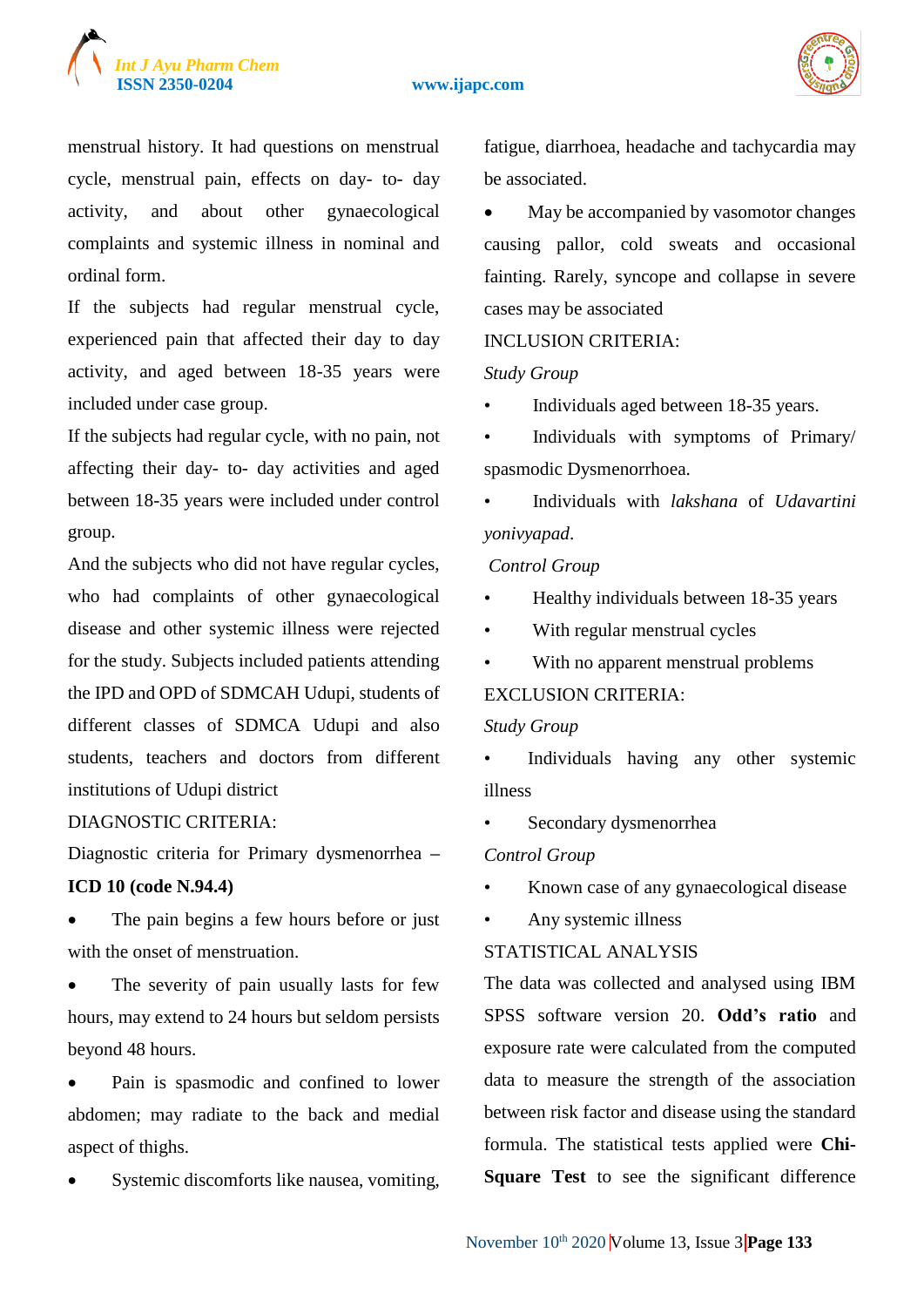



between the groups, **Cramer's V Coefficient** to see the strength of association.

SAMPLING AND SAMPLE SIZE

Purposive sampling method was adopted.

For the present study, 180 subjects were taken, and divided into two groups, 90 in each group respectively.

*CASE group***:** 90 subjects with diagnosed case of primary dysmenorrhea, who are exposed and not exposed to the risk factors.

*CONTROL group*: 90 Healthy individuals, who are exposed and not exposed to the risk factors.

# **RESULTS**

Out of 50 questions in the food habits domain 22 foods had significant value and 2 foods had highly significant value. Among the predominant taste of the food **spicy** food and **sweet** showed significant value and showed low association, whereas **sour**  and **salty** foods did not show any significant result but sour foods showed very low association and salty foods showed high association. **Maida** also did not show any significant value and had low association. It was seen that consumption of **dal**  also did not show significant value and had very low association. Black-gram and its preparations like **idli** and **dosa** did not show significant result and had very low association, whereas **vada** had significant value and also low association. Consumption of **tuberous vegetables** like **potato**, **yam** etc showed significant value especially when taken in boiled form and had low association. When taken in roasted and fried form did show any significant value and also, had very low

association. **Leafy vegetables** when taken in any form (fried, roasted, raw, boiled) did not show any significance and had very low association. **Garlic**  showed no significance and showed very low significance. It was seen that **onion** showed significant value but had low association statistically. **Spices** and **condiments** also showed no significance in the causation of disease and also showed very low association. It was the same in those who consume **sprouts** i.e., no significance, low association. Intake of **pickles** showed significant value but low association. **Milk** and milk products like **ghee** showed no significant value and very low association. **Coconut** intake in the food also did not show any significant value, and had very low association. Consumption of **curd** showed significant value in the causation of dysmenorrhea but the association was found to be very low. But the intake of curd rice did not show significant value and showed low association. Snacks like **packet chips, chats** showed highly significant value but low association and **packet noodles, puffs, samosa, bread** showed significant value with low association. Beverages like **tea, coffee, milkshakes, lassi** did not show any significance, while **aerated drinks** showed significant result. And in all the cases there was very low association. **Eggs** showed significant result when taken **raw** form with low association. When taken in boiled, half fry or omelette form did not show any significance. Among the non veg foods, **fish and other sea foods, chicken and mutton** there was no significant value and very low association. When considering the food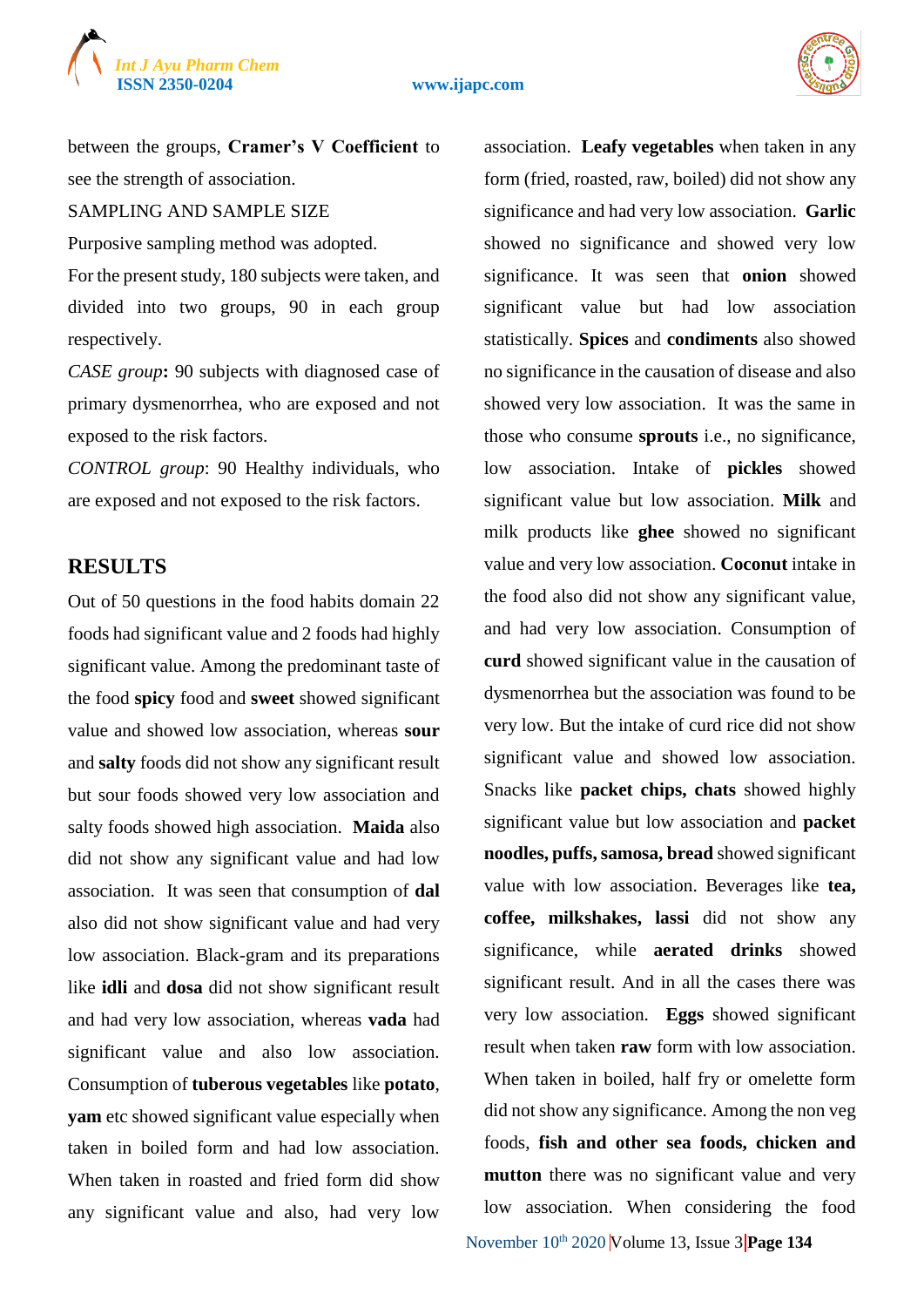# *Int J Ayu Pharm Chem*

#### **ISSN 2350-0204 www.ijapc.com**



pattern, **skipping meals** especially breakfast and in those who **supress hunger** showed significant value with low association. **Paneer** and **mushrooms** showed significant result but with very low association. Restaurant foods like **Chinese noodles, biriyani, fried rice** showed no significant result but **Manchurians** and **pizza, burgers** had significant value. Desserts like **fruit salads, chocolates, pastries** showed no significant result. Consumption of **dry fruits**  showed significant value with low association. **Radish** and **horse gram** did not show any significance in the present study.

Among 20 questions, 11 questions showed significant result and 3 questions showed highly significant result in the lifestyle domain. **Sleeping in the day time** showed significant result, in which sleeping for1 hour, more than 2 hours and sleeping for less than 1 hour all showed significant value and had low association. **Night sleep** did not show any significant value and also had very low association. Sitting uncomfortably or in **improper postures** showed significant value but with low association. **Travelling** did not show any significance and had low association. Suppression of urges like **suppression of flatus, stools, urine,**  and **other natural urges** showed significant value with very low association. And **suppression of sneezing** showed significant result and low association whereas, **suppression of coughing** did not show any significance. **Forcefully passing stools** and showed significant value with low association. **Vomiting forcefully** did not show any significance. **Exercise** did not show did not

any significance and the association were very low. Mental factors like getting **irritated easily, stress, mood swings** showed highly significant value where stress showed medium association and other two showed low association.

# **DISCUSSION**

# PREDOMINANENT TASTE OF THE FOOD

It is a known fact the *katu rasa* increases the *vata dosha* and it was observed that the subjects in the case group were more exposed to spicy food. This may be one of the reasons to cause *Udavartini.*  Sweet foods were seen in higher exposure rate in

cases when compared to controls. According to a study conducted, excessive intake of sugar increases the absorption of certain vitamins and minerals and lead to food instability. This creates menstrual spasm and pain. Also, certain nutrients directly influence the circulation status of sexual hormones and cause muscle spasm.<sup>11</sup>

Intake of *madhura rasa* pacifies *pitta* and *vata dosha* but increases *kapha*. It is seen that in the data collected, along with pain other associated symptoms like frothy menstrual blood and discharge of clots are also seen. Though the intake of *madhura* may pacify *vata* and reduce pain but at the same time, it may increase the chance of other associated symptoms due to interrelation of *kapha*.

# VEGETABLES

November  $10^{th}$  2020 Volume 13, Issue 3 **Page 135** Tuberous vegetables like potato, sweet potato, yam etc showed significant value (0.051) also, the exposure rate was higher among cases. Generally, potato increases *kapha, anila,* and causes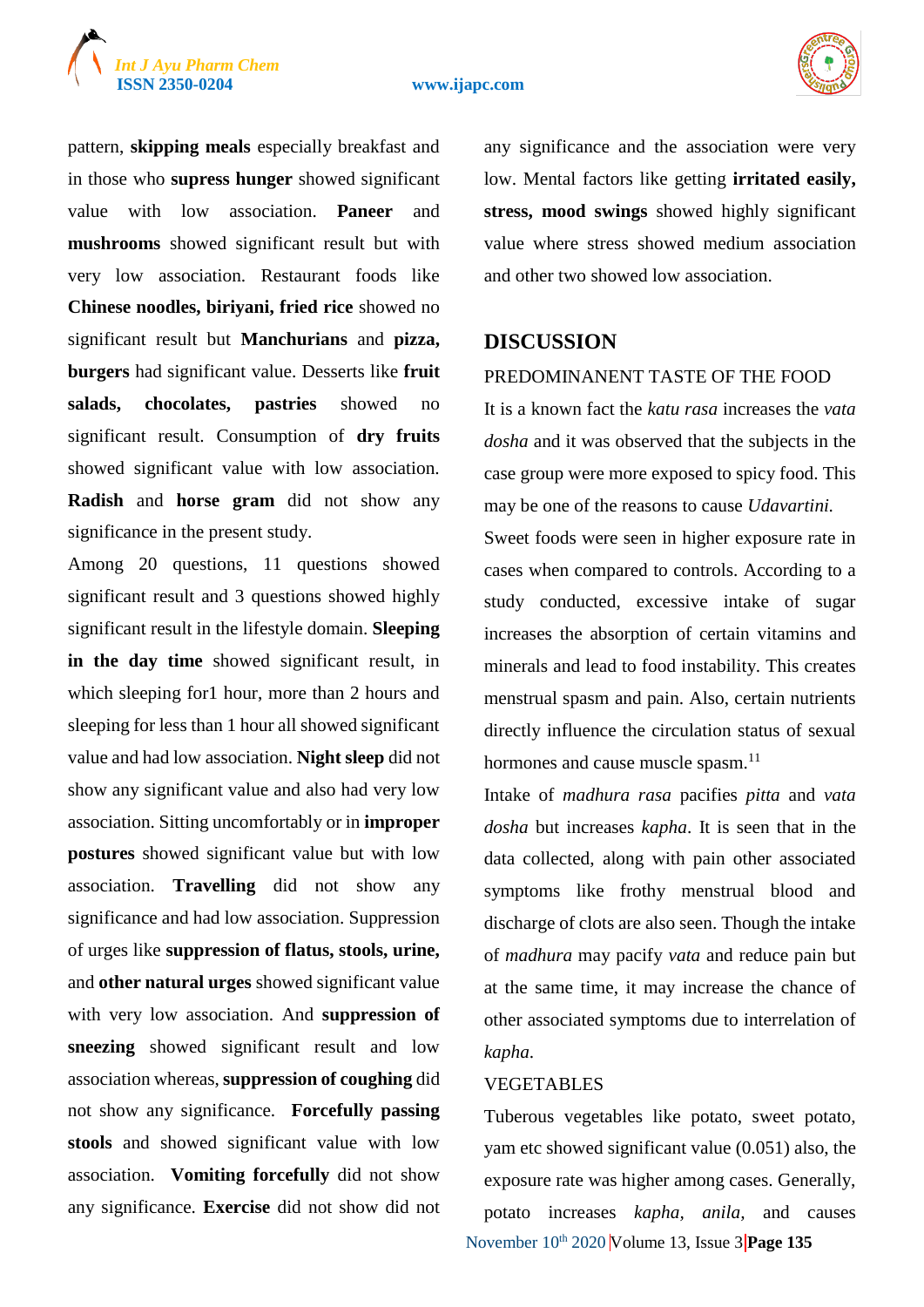



*vishtambha*, and also is *durjara* i.e., difficult to digest<sup>12</sup>. As a result, it causes bloating, flatulence etc, increasing pain and other symptoms.

Radish is said to balance *tridosha*, and even the *Mahamoolaka* when processed with oil becomes *tridoshahara,*<sup>13</sup> so probably this did not show any significant result though their exposure was more among cases.

Onions are the substance without which the food preparation or meal is incomplete in this area. Consumption of onion showed significant result (0.026). Although they are *snigdha, vatahara* may be due to its *teekshna, katu* quality<sup>14</sup> or due to combination with other food items it may result in dysmenorrhea.

Though the consumption of garlic was greater in cases, it did not show any significance as *Lashuna*  is one of the best *vatashamaka* and *vedanahara*. 15 Mushroom showed significant value (0.069) with high exposure in cases. They are rich sources of proteins, vitamin B complex and vitamin K. According to Ayurveda they are *guru, durjara* i.e., hard to digest and increases all three *doshas*. 16 May be that is the reason why subjects who consume mushrooms tend to get dysmenorrhea. **PICKLES** 

It is a known fact that pickles are extremely spicy in taste along with salted vegetables or sour fruits, which is nothing but *graamya ahara* as it includes - *amla, lavana, katu, kshara*. This increases all the *doshas* and further causes *dooshana* of *dhatus.*  May be this is the reason for causing dysmenorrhea. And it was seen that in the present study exposure to pickles in cases were more than

in control and also case group showed more than two times (2.31) greater risk.

# MILK AND MILK PRODUCTS

Milk and ghee did not show any significant result and the exposure was more in controls. This indicates that milk and ghee are conducive in dysmenorrhea. Even in the treatment of *Udavartini*, more importance of has been highlighted towards *ksheera* and *ghrita*. As both are *nitya sevaniya*<sup>17</sup> and the best *rasayana* <sup>18</sup> and a package of micro and macro nutrients, the consumption of these make the individual healthier*.* 

Although *dadhi* is *vatahara*, it is also one among the *graamya ahara*<sup>19</sup>, hence the regular consumption of this alters the quality of *dhathu*  due to its *amla guna, amla paka*, making it *vidahi*  and *abhishyandi* <sup>20</sup> .

Paneer is another milk product which showed significant result. Paneer is a good source of protein and fat. In Ayurveda it is referred a *kilata,*  which is *guru* and *vatahara* <sup>21</sup>. As it is *guru*, it becomes difficult for digestion, and it stays for longer duration in *amashaya*, that may produce *shuktapaka* and *vidahata* which influences over *vatadi dosha*, so that may be the reason to show pain and other symptoms of primary dysmenorrhea.

#### **SNACKS**

November 10<sup>th</sup> 2020 Volume 13, Issue 3 **Page 136** Processing makes a huge difference in the quality of food. The best example we got in the study was preparations of black gram like Idli, Dosa and Vada. Though the exposure for all these were higher in case group, only Vada showed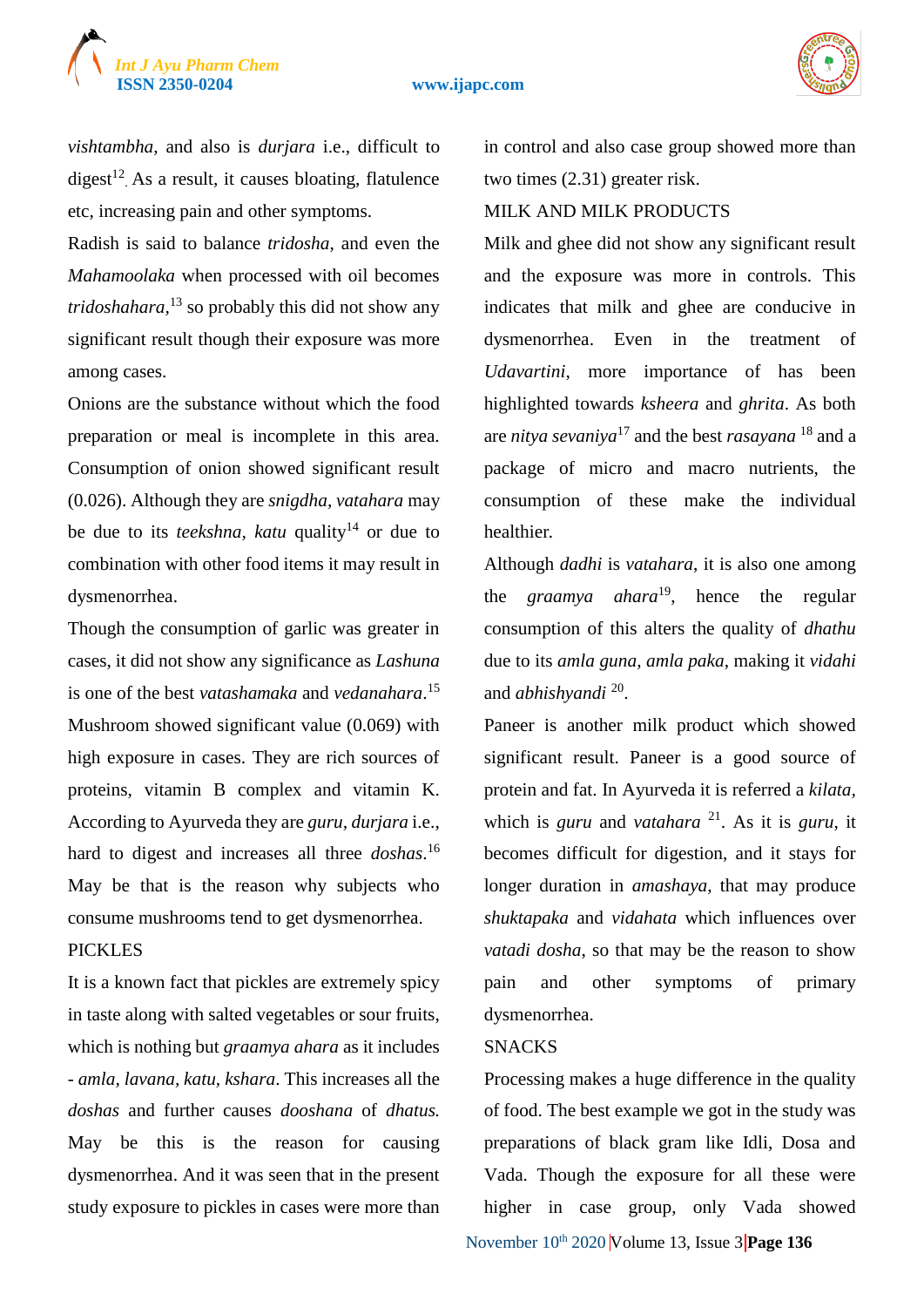



significant value (0.012). This may be due to fermentation and deep frying in oil.

Also, chats item showed highly significant value may be because of its extreme mixtures of taste and unhygienic way of preparations.

Puffs, samosa, bread was also showed significant value due to its *vidahi, guru guna* and increases *vata*. These foods have high glycaemic index, high caloric value and low nutritive value and also has effects on hormones as per several studies.

# FAST FOODS

Manchurians, Chinese foods and pizza, burgers had significant value. The exposure rate was also higher in case group. This is because of addition of colouring agents, flavouring substances like sauces, ajinomoto and use of reheated oils etc.

It was also seen that exposure to packet foods and other packed items were also more and showed highly significant value in dysmenorrhea. This is again due to preservatives and additives added.

Preservatives, colouring substances, flavouring agents cause hampering of the hormones and has adverse effects on the all the systems of the body 22 .

# NON-VEG FOOD

It was seen that chicken, mutton, fish and other sea foods did not show any significant result, in fact the exposure was seen higher in the controls than in cases.

As per classics, use of *graamya, audaka, anupa mamsa* are conducive in *udavartini* <sup>23</sup> especially in the form of *mamsa rasa* probably due to their *tridoshahara* property.

Eggs showed significant result especially when taken in raw form. This is may be because raw egg proteins are not easily digestible and absorbable. These days artificial eggs and hormone injected eggs are in trend due to commercial purpose, so the consumption of this without any processing of it will lead to hamper the body hormone level and cause toxicity.

#### DRY FRUITS

Dry fruits are those which are devoid of water contents and are highly nutritious but if taken in excess it will cause several problems as they are high in sugar and calories. During processing, in order to have longer shelf life, certain preservatives like sulphites are added. These sulphites have the adverse effect of causing stomach cramps. May be due to these reasons there was significant result in causing dysmenorrhea.

# FOOD PATTERN

When considering the food pattern, skipping meals especially breakfast and in those who supress hunger showed significant value with low association.

Skipping meals is one of the causes for aggravation of vata, as it is clearly mentioned in the literature that *langana*, *anashana* leads to *vata prakopa* <sup>24</sup>. Breakfast plays an important role by providing the body and brain with energy after overnight fasting. Skipping breakfast impairs the body's metabolism. This will also lead to *tridosha prokopa.* 

November 10<sup>th</sup> 2020 Volume 13, Issue 3 **Page 137** It is clearly mentioned in Ayurveda that *kshudha vega dharana* causes *angabhanga*- nonspecific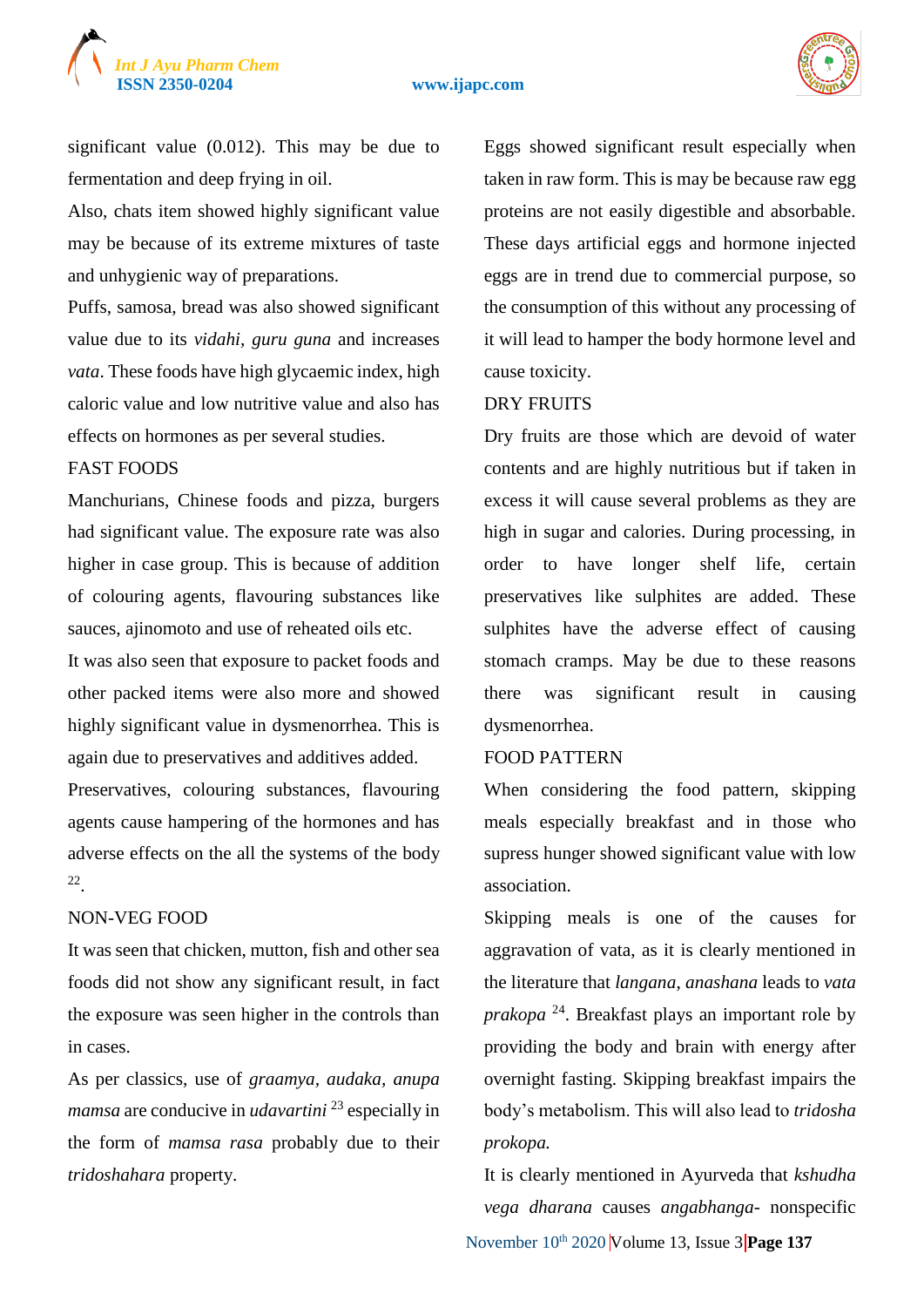

body pain, *glani*- debility, *karshya*- emaciation, *shoola*- pain abdomen, *bhrama*- giddiness <sup>25</sup> . BEVERAGES

Beverages like tea- coffee, and though a kind of *viruddha*- milkshakes and lassi did not any significance, while aerated drinks showed significant result.

High amount of sugars, flavouring agents, alkaline additives, added with carbon dioxide, citric acid etc in the aerated drinks which are equivalent to pesticides, are associated with huge number of disorders.

#### SLEEP

After food, sleep is one of the three sub-pillars of health. Proper sleep bestows many benefits whereas improper sleep leads to several diseases. In the present study, sleeping in the day time, which is nothing but *diwaswapna* showed significant result. As *diwaswapna* increases *kapha dosha,* it makes the person inactive and impairing the body metabolism. This is also said to aggravate the *vata dosha*. <sup>26</sup> So the regular habit of *diwaswapna* may hamper the normalcy of *doshas*  and *dhatus*.

# **POSTURE**

Improper posture or sitting uncomfortably showed significant value in the present study. While explaining the cause for *yonivyapad,* Ashtanga Sangraha mentions *vishama anga shayana* as one of the reasons. Even in the *vataprakopaka nidana*  it is mentioned that *dukkha shayyasana* lead to increase in *vata*, <sup>27</sup> this in turn may lead to pain. As it is postulated that the pain pathway in dysmenorrhea passes through T10 to S4 nerves,

may be any discomfort or pressure over these due to sitting or sleeping positions causes pain in dysmenorrhea.

#### NATURAL URGES

*Vegas* are natural detoxification process by which the body tries to protect itself. When they are held up forcibly, they cause serious damage to the body and mind due to accumulation of toxins on long term. It was seen that suppression of *vegas* like suppression of flatus, stools, urine and other natural urges showed significant value and suppression of sneezing showed highly significant result. As per literature, there is clear description that dharana of *vata, vit*, *mutra* and *kshavatu*  causes *udavarta* <sup>28</sup> . This is because all these *dharana* of *vegas* causes *ruk, angabhanga, anaha, vibandha* etc <sup>29</sup> and specifically *urdhwa gamana*  of *vayu,* which is the main reason for *Udavartini yonivyapad*. In general, dharana of any *vega*  always produces *vata prakopa* <sup>30</sup>. Forcefully passing stools also showed significant value with low association. Though the exposure rate was more in case group for forceful vomiting, it did not show any significant result. But, forceful induction of vomiting may also cause upward movement of *vata* causing *Udavartini.*

# MENTAL FACTORS

Mood swings are common during menstruation. From feeling irritated to getting angry they undergo various emotions. It is said that tension and anxiety lower the pain threshold. Due to dominance of oestrogen hormone they tend to get irritated and angry and due to dominance of progesterone they feel low, anxiety and sad  $31$ .

November 10<sup>th</sup> 2020 Volume 13, Issue 3 **Page 138**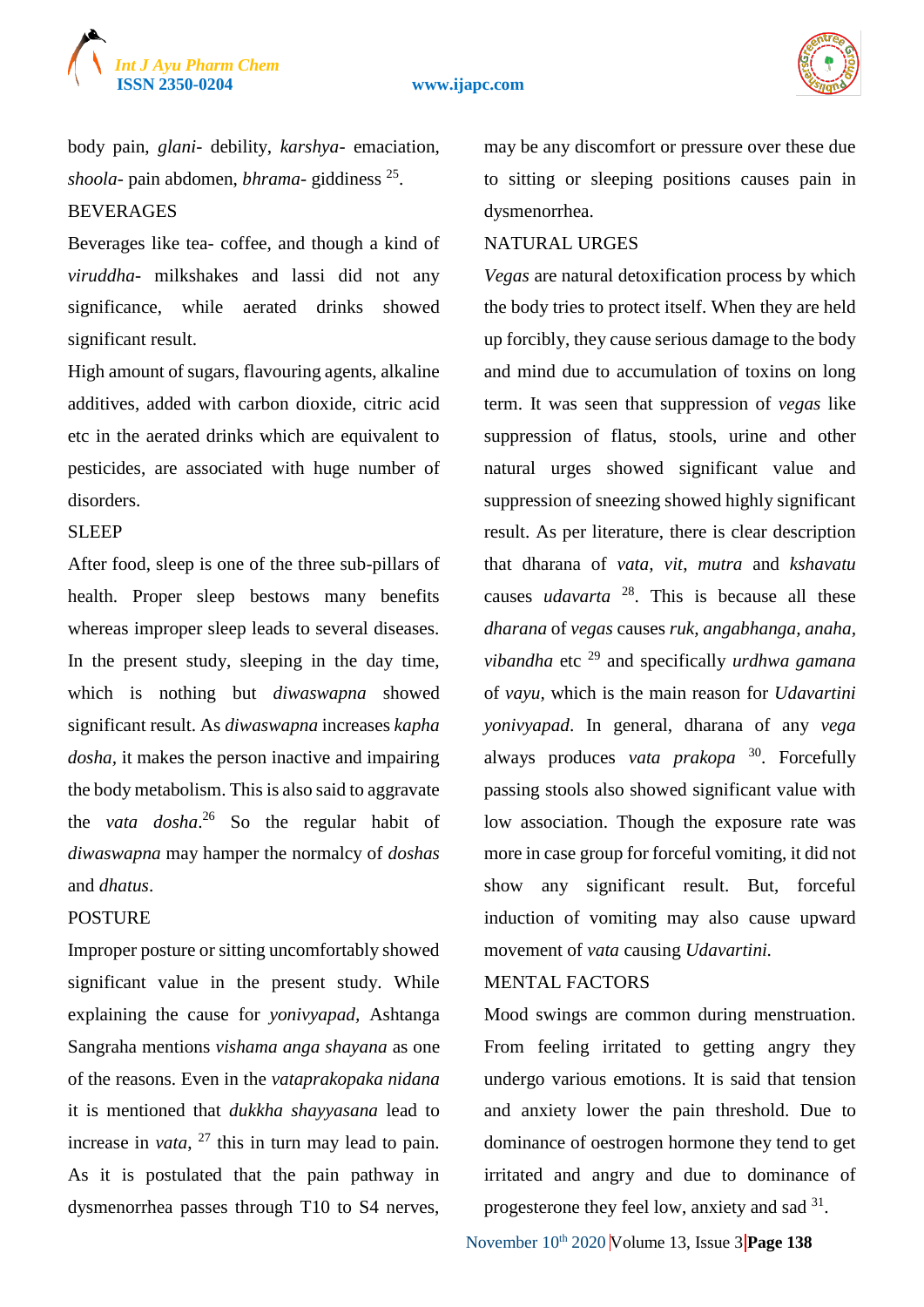

In this study, mental factors like getting irritated easily (0.001), stress (0.000), mood swings (0.000) showed highly significant value where stress showed medium association and other two showed low association.

Several studies reveal that stress has direct impact on dysmenorrhea. Stress inhibits the release of FSH and LH, leading to impaired follicular development. As the progesterone is increased in the luteinised follicle during ovulation, stress induced impairment of follicular development alters the progesterone synthesis and release. This progesterone has effects on synthesis of PGF2α. Apart from progesterone, stress related hormones like adrenaline, cortisol also influence prostaglandin synthesis, which suggests that stress has both direct and indirect effect on dysmenorrhea<sup>32</sup>.

# **CONCLUSION**

As per the classics *Mithyachara*, which includes both *mithya ahara* and *mithya vihara* is one of the *nidana* for *yonivyapad*. This retrospective casecontrol study was carried out to see the influence of *ahara* and *vihara* in *Udavartini yonivyapad*. Pelvic pain and low back ache were the main symptom observed along with fatigue, nausea and irritability. These symptoms are akin with the features of *Udavartini yonivyapad.* The results showed mixed values i.e., significant and insignificant values. Food items like vada, tuberous vegetables, onion, pickles, curd, packet chips, chats, bread, raw egg, packet noodles, puffs, samosa, paneer, mushrooms, pizza, burger,

manchurians, dry fruits, aerated drinks showed significant value and in those who suppress hunger, skip meals, and consume excessive spicy and sweet food items also there was significant result. Also, consumption of excessive salty foods showed high association in causation of dysmenorrhea. Among the lifestyle factors day time sleep, sitting uncomfortably, suppressing flatus, stools, urine, sneeze, other natural urges, forceful defecation, stress, irritation, mood swings had statistically significant value. Comparatively lifestyle factors had more effect on dysmenorrhea than that of food habits. Therefore, it can be concluded that diet and lifestyle do have an influence on primary dysmenorrhea. Habits like eating balanced diet, not supressing urges, not stressing out are found to beneficial in preventing dysmenorrhea as per the data collected.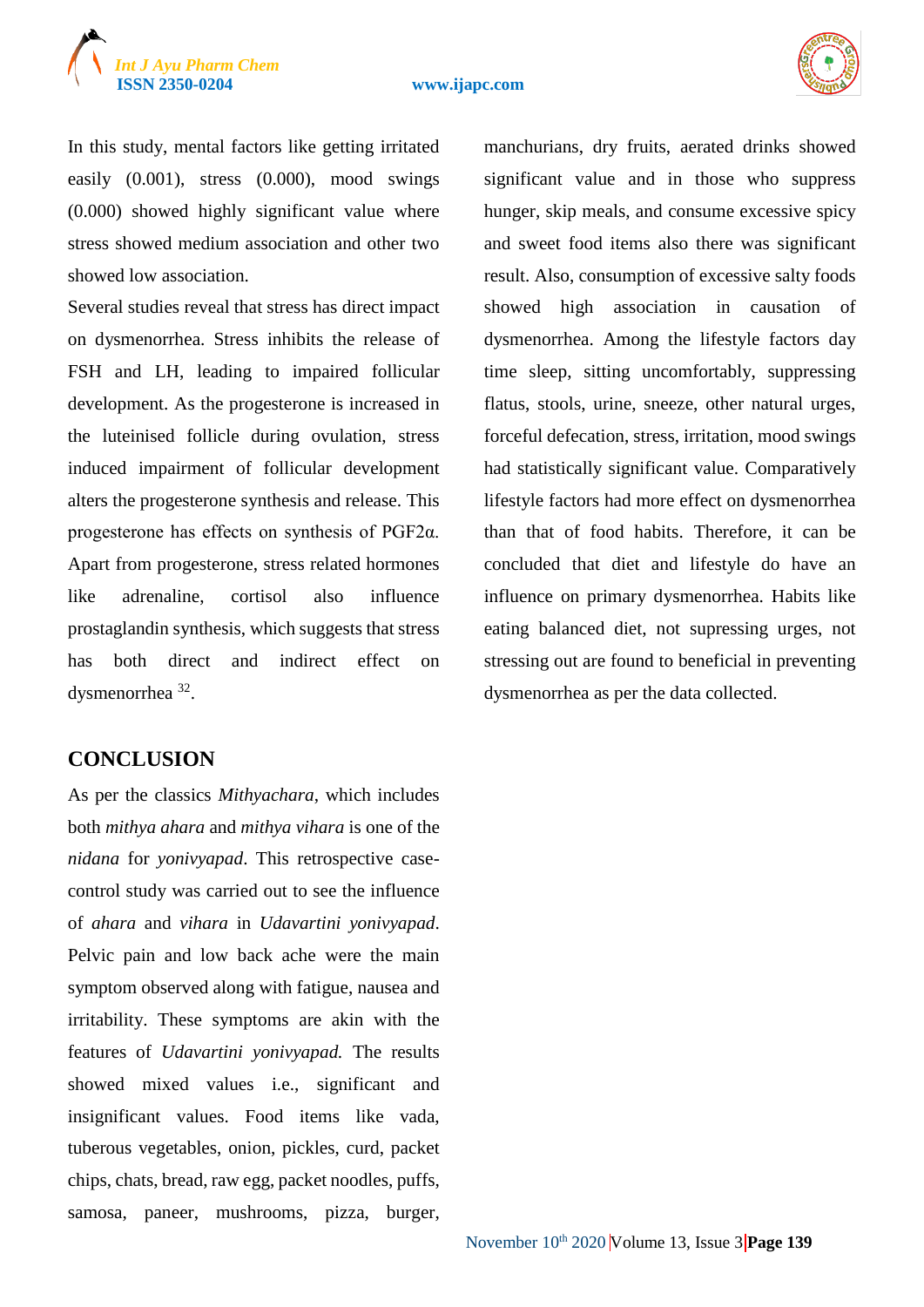



# **REFERENCES**

1. Dutta D, Konar H. (2013). DC Dutta's textbook of gynecology. 6th ed. Kolkatta: New central book agency. p.178

2. Harel Z. (2006). Dysmenorrhea in Adolescents and Young Adults: Etiology and Management. Journal of Pediatric and Adolescent Gynecology. 19(6):363-371.

3. Proctor M. (2003). Diagnosis and management of dysmenorrhoea. British Medical Journal. 332(7550):1134-1138.

4. Joshi T, Patil A, Kural M, Noor N, Pandit D. (2006). Menstrual characteristics and prevalence of dysmenorrhea in college going girls. Journal of Family Medicine and Primary Care. 4(3):426.

5. Padubidri V, Daftary S, Editors. (2015). Shaw W, Howkins J, Bourne G. Shaw's textbook of gynaecology. 16th ed. India: Elsevier India private limited. p.471

6. Kumar P,Jeffcoate N, Malhotra N. (2008). Jeffcoate's principles of gynaecology. 7th ed. New Delhi: Butterworths. p.617

7. Acharya YT, editor, (1<sup>st</sup> ed.). Ayurveda Dipika commentary of Chakrapanidatta on Charaka Samhita of Agnivesha, Chikitsasthana; Yonivyapatchikitsa Adhyaya:Chapter 30, Verse 8. Varanasi: Chowkhambha Sanskrit Series, 2013; p.634.

8. Acharya YT, editor, (1<sup>st</sup> ed.). Ayurveda Dipika commentary of Chakrapanidatta on Charaka Samhita of Agnivesha, Sutrasthana; Tisraishaniya Adhyaya: Chapter 11, Verse 43. Varanasi: Chowkhambha Sanskrit Series, 2013; p.76.

9. Acharya YT, editor,  $(1<sup>st</sup>$  ed.). Nibandha Sangraha commentary by Sri Dalhanacharya and Nyaya Chandrikapanjika Commentary by Sri Gayadasacharya on Sushrutha Samhita of Sushrutha, Nidanasthana; Vatavyadhi nidanam Adhyaya:Chapter 1, Verse 40. Varanasi:Chaukhambha Sanskrit Sansthan, 2012;p.232

10. Acharya YT, editor, (1st ed.). Ayurveda Dipika commentary of Chakrapanidatta on Charaka Samhita of Agnivesha, Chikitsasthana; Yonivyapatchikitsa Adhyaya:Chapter 30, Verse 8. Varanasi: Chowkhambha Sanskrit Series, 2013; p.635.

11. Bajalan Z, Alimoradi Z, Moafi F. (2019). Nutrition as a Potential Factor of Primary Dysmenorrhea: A Systematic Review of Observational Studies. Gynecologic and Obstetric Investigation. 84(3):209-224.

12. Mishra BS, editor,  $(11<sup>th</sup>$  ed.) Vidyotini teeka on Bhavaprakasha of Bhavamishra, Prathama khanda; Mishraka Prakarana:Chapter 6, Verse 94- 97. Varanasi:Chaukambha Sanskrit Sansthan, 2010; p.684

13. Mishra BS, editor,  $(11<sup>th</sup>$  ed.) Vidyotini teeka on Bhavaprakasha of Bhavamishra, Prathama khanda; Mishraka Prakarana:Chapter 6, Verse 99- 103. Varanasi:Chaukambha Sanskrit Sansthan, 2010; p.686

14. Acharya YT, editor, (1<sup>st</sup> ed.). Nibandha Sangraha commentary by Sri Dalhanacharya and Nyaya Chandrikapanjika Commentary by Sri Gayadasacharya on Sushrutha Samhita of Sushrutha, Sutraasthana; Annapaana Vidhi

November 10<sup>th</sup> 2020 **V**olume 13, Issue 3 **Page 140**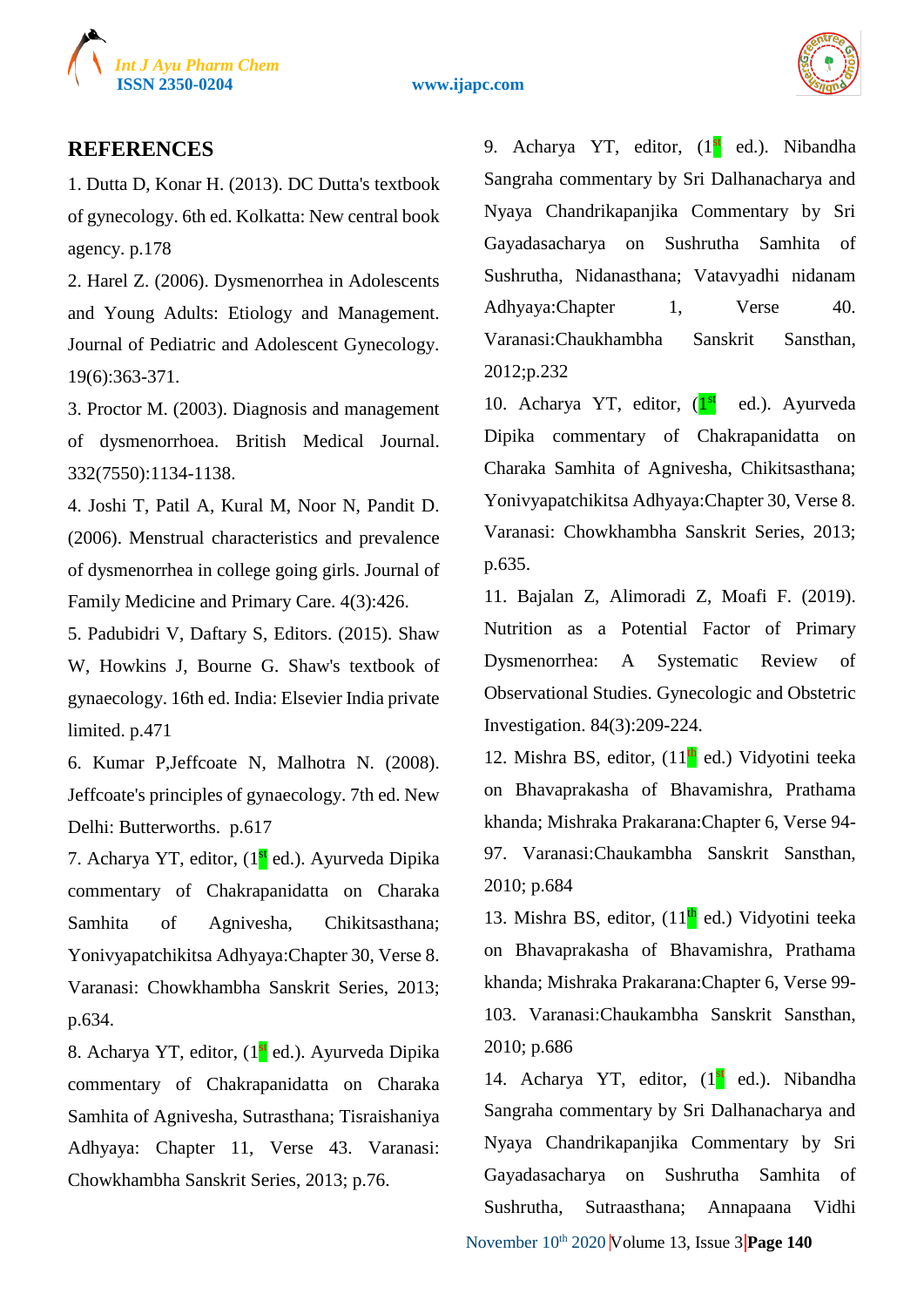



Adhyaya: Chapter 46, Verse 246. Varanasi:Chaukhambha Sanskrit Sansthan, 2012; p.232

15. Acharya YT, editor, (1<sup>st</sup> ed.). Nibandha Sangraha commentary by Sri Dalhanacharya and Nyaya Chandrikapanjika Commentary by Sri Gayadasacharya on Sushrutha Samhita of Sushrutha, Sutraasthana; Annapaana Vidhi Adhyaya:Chapter 46, Verse 244-245. Varanasi:Chaukhambha Sanskrit Sansthan, 2012; p.232

16. Mishra BS, editor, (11<sup>th</sup> ed.) Vidyotini teeka on Bhavaprakasha of Bhavamishra, Prathama khanda; Mishraka Prakarana:Chapter 6, Verse 119-121. Varanasi:Chaukambha Sanskrit Sansthan, 2010; p.703

17. Acharya YT, editor, (1<sup>st</sup> ed.). Ayurveda Dipika commentary of Chakrapanidatta on Charaka Samhita of Agnivesha, Sutrasthanasthana; Matrashitiya Adhyaya:Chapter 5, Verse 12-13. Varanasi: Chowkhambha Sanskrit Series, 2013; p.38

18. Sharma S, editor,  $(1<sup>st</sup>$  ed.) Shashilekha commentary by Indu on Astanga Sangraha of Vagbhata, Sutrasthana; Agryasangraniya Adhyaya:Chapter 13, Verse 1. Varanasi:Chaukhambha Sanskrit Sansthan, 2008; p.124

19. Sharma S, editor, (1<sup>st</sup> ed.) Shashilekha commentary by Indu on Astanga Sangraha of Vagbhata, Uttarasthana; Rasayana Vidhi Adhyayaa:Chapter 49, Verse 5.

Varanasi:Chaukhambha Sanskrit Sansthan, 2008; p.909

20. Acharya YT, editor,  $(1<sup>st</sup> ed.)$ . Nibandha Sangraha commentary by Sri Dalhanacharya and Nyaya Chandrikapanjika Commentary by Sri Gayadasacharya on Sushrutha Samhita of Sushrutha, Sutraasthana; Dravadravya Vidhi Adhyaya:Chapter 45, Verse 66. Varanasi:Chaukhambha Sanskrit Sansthan, 2012; p.202

21. Acharya YT, editor, (1<sup>st</sup> ed.). Nibandha Sangraha commentary by Sri Dalhanacharya and Nyaya Chandrikapanjika Commentary by Sri Gayadasacharya on Sushrutha Samhita of Sushrutha, Sutraasthana; Annapaana Vidhi Adhyaya:Chapter 46, Verse 408. Varanasi:Chaukhambha Sanskrit Sansthan, 2012; p.243

22. Effects of food additives and preservatives on man- a review | Journalasit [Internet]. Journalajst.com. 2020 [cited 21 March 2020]. Available from:

https://www.journalajst.com/effects-foodadditives-and-preservatives-man-review

23. Acharya YT, editor, (1<sup>st</sup> ed.). Ayurveda Dipika commentary of Chakrapanidatta on Charaka Samhita of Agnivesha, Chikitsasthana; Yonivyapatchikitsa Adhyaya:Chapter 30, Verse 110. Varanasi: Chowkhambha Sanskrit Series, 2013; p.639

24. Acharya YT, editor, (1st ed.). Ayurveda Dipika commentary of Chakrapanidatta on Charaka Samhita of Agnivesha, Chikitsasthana; Vatavyadhi Chikitsa Adhyaya:Chapter 28, Verse

November 10<sup>th</sup> 2020 Volume 13, Issue 3 **Page 141**